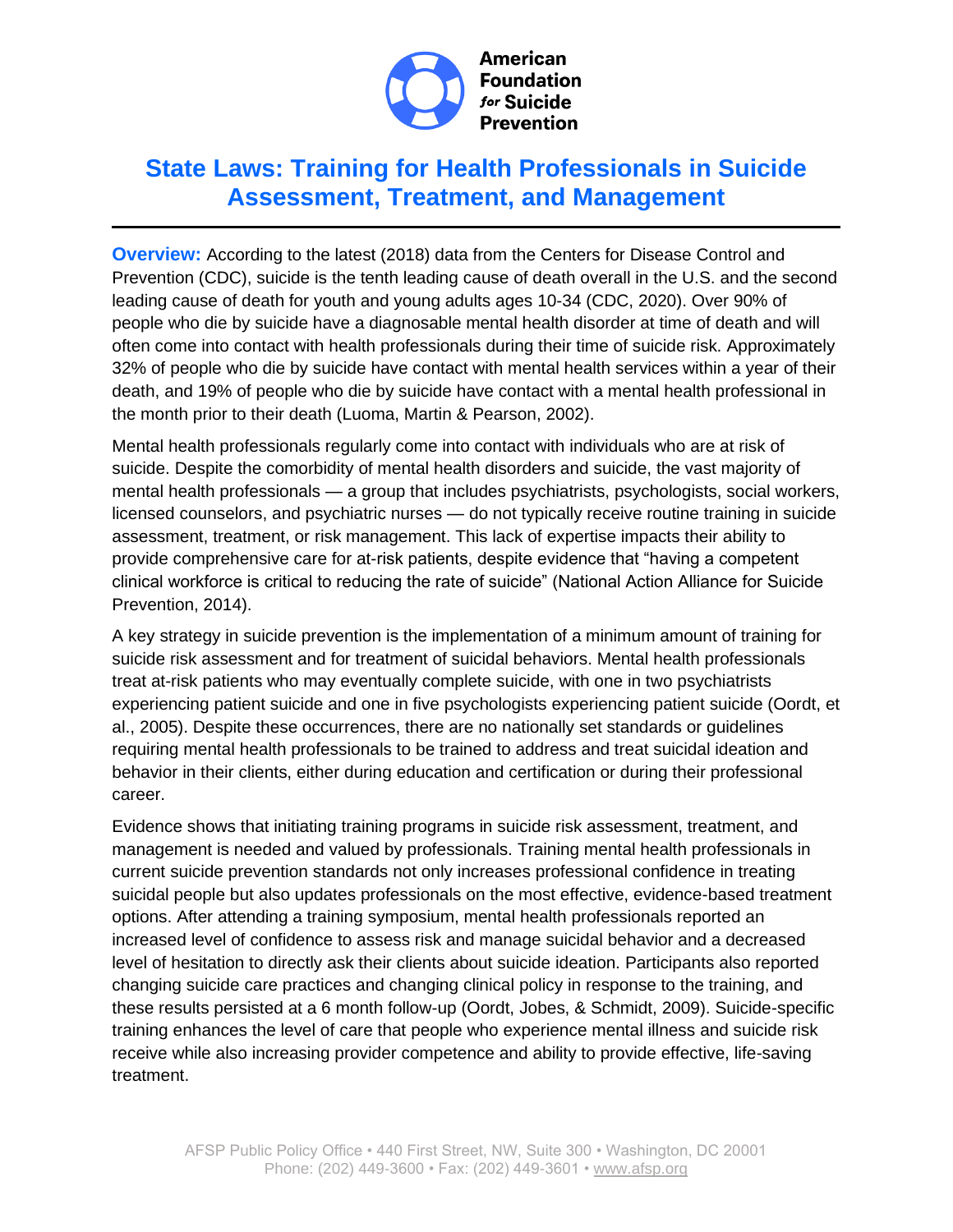While mental illness is associated with suicide risk, treating mental illness alone does not necessarily treat suicidal behavior. This further emphasizes the need for standards in minimum training on suicide risk assessment, treatment, and management. Mental health professionals are trained and qualified in treating mental illness, but treating the suicide risk that patients experience requires suicide-specific training that many professionals do not have; the training and knowledge that some mental health professionals utilize is outdated, ineffective, and potentially harmful. Research has shown that addressing suicide risk through evidence-based, suicide-specific practices is the best way to prevent patient suicide and avoid any malpractice suits (Jobes & Bowers, 2015). Connecting suicidal individuals with quality mental health services is a vital element in preventing suicide deaths.

Mental health professionals are not the only clinicians who treat people with mental illness, nor do they make up the majority of prescribers of psychotropic drugs. Primary care providers are in fact the largest prescribers of psychotropic drugs – according to a one-year National Prescription Audit (NPA), while psychiatrists and addiction specialists prescribed 23% of all total psychotropic drugs, general practitioners and other non-mental health specialists prescribed 59% of all total psychotropic drugs (Mark, Levit, & Buck, 2009). This means that the majority of patients utilize their primary healthcare services as their mental healthcare services, yet primary care providers similarly lack the adequate training on how to assess, treat, and manage patients who are at risk of suicide.

Primary care providers are in a unique position to identify those at risk of suicide and enact appropriate intervention methods. Of people who die by suicide, 45% of individuals had contact with their primary care provider in the month before, and 77% of individuals had contact with their primary care provider in the year before death. Additionally, primary care physicians identified nearly one-third (30.3%) of their patients as "mental health patients" (Abed Faghri, Boisvert, & Faghri, 2010). This rate holds constant for children and adolescents, with one-third (30.4%) of youth patients accessing mental health treatments through primary care providers alone (Anderson, Chen, Perrin, & Van Cleave, 2015). Thus, primary care providers already treat mental illness and regularly encounter patients who may be at risk of suicide. Without proper training and awareness on suicide-specific skills, however, health professionals may miss warning signs and risk factors in their clients that indicate high suicide risk.

Suicide awareness and prevention training benefits both providers and patients. According to the American Academy of Family Physicians, "[s]creening for suicide risk and access to lethal means, even in apparently asymptomatic patients, is a critically important part of the family physician's role in reducing mortality and morbidity from mental illness" (2011). Due to the stigma associated with addressing mental health, especially suicide ideation, patients are more likely to have contact with a primary care provider than a mental health provider. This places primary care providers in an opportune position to serve and assess suicide risk and serve as "gatekeepers" who connect patients to further resources, but this can only be done consistently with proper training. Mental health screening and suicide risk assessment is congruent with the care that primary doctors already provide as part of their general health focus.

The need for this training exists — the mandate does not. With more attention being placed on mental health, patients will continue to utilize both their mental health and primary care providers in seeking treatment for mental illness and suicide risk. Professionals need consistent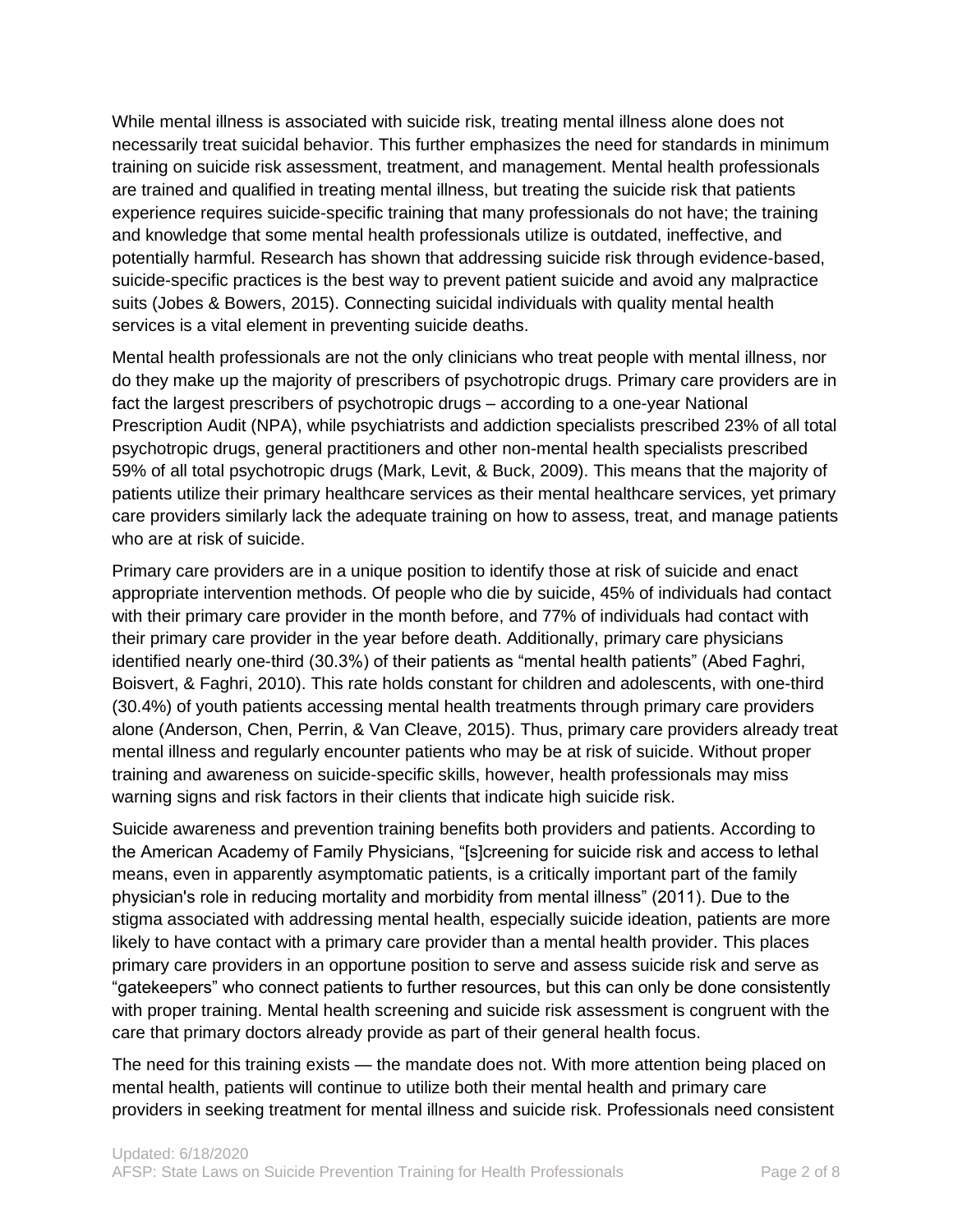training on effective means of suicide risk assessment, treatment, and management in order to provide lifesaving, suicide-specific treatment. Mandating standards for suicide prevention treatment ensures that health professionals maintain competency and consistency when treating their most vulnerable patients who deserve adequate service.

## **Current State Laws:**

#### State Requires Training (9 states)

There are currently nine states (CA, IN, KY, NV, NH, PA, TN, UT, WA) that mandate training in suicide assessment, treatment, and management for health professionals:

- **California:**
	- o *[Business and Professions Code § 2915.4](https://leginfo.legislature.ca.gov/faces/codes_displaySection.xhtml?lawCode=BPC§ionNum=2915.4.) (originally [AB 89,](https://legiscan.com/CA/text/AB89/2017) adopted 9/1/17, effective 1/1/20).* Requires applicants for licensure as a psychologist to show that he or she has completed a minimum of 6 hours of coursework or applied experience under supervision in suicide risk assessment and intervention. The requirement must be either obtained as part of a qualifying graduate degree program, as part of applied experience, or by taking a continuing education course. Requires a minimum of 6 hours of coursework or applied experience under supervision in suicide risk assessment and intervention as a one-time requirement for licensees prior to first license renewal after 1/1/20.
	- o *[Business and Professions Code § 4980.396](https://leginfo.legislature.ca.gov/faces/codes_displaySection.xhtml?lawCode=BPC§ionNum=4980.396.) (originally [AB 1436,](https://leginfo.legislature.ca.gov/faces/billCompareClient.xhtml?bill_id=201720180AB1436) adopted 9/19/18, effective 1/1/21).* Requires applicants for licensure as a marriage and family therapist, an educational psychologist, a clinical social worker, or a professional clinical counselor to show that he or she has completed a minimum of 6 hours of coursework or applied experience under supervision in suicide risk assessment and intervention. The requirement must be either obtained as part of a qualifying graduate degree program, as part of applied experience, or by taking a continuing education course. Requires a minimum of 6 hours of coursework or applied experience under supervision in suicide risk assessment and intervention as a one-time requirement for licensees prior to first license renewal after 1/1/21.
- **Indiana:** 
	- o *[§ 12-21-5-2](http://iga.in.gov/legislative/laws/2018/ic/titles/012#12-21-5-2) (originally [HB 1430, Section 2,](https://iga.in.gov/legislative/2017/bills/house/1430#document-6045e31d) adopted 4/28/17, amended by [SB](https://s3.amazonaws.com/fn-document-service/file-by-sha384/512e0f0bb68677be84a57e2ced13c4bf23ccb1478769c7b6563e1ebeeabbecfb8b5d0e3f4c768f09963af486f6d412ed)  [230, Section 1,](https://s3.amazonaws.com/fn-document-service/file-by-sha384/512e0f0bb68677be84a57e2ced13c4bf23ccb1478769c7b6563e1ebeeabbecfb8b5d0e3f4c768f09963af486f6d412ed) adopted 3/13/18).* Charges the division of mental health and addiction with the development and provision of a research-based training program for health care providers, including mental health and behavioral health providers, concerning suicide assessment, treatment, and management that is demonstrated to be an effective or promising program and is recommended by the Indiana Suicide Prevention Network Advisory Council (ISPNAC).
	- o *[§ 16-31-3-2](http://iga.in.gov/legislative/laws/2018/ic/titles/016#16-31-3-2) (originally [HB 1430, Section 4,](https://iga.in.gov/legislative/2017/bills/house/1430#document-6045e31d) adopted 4/28/17, amended by [SB](https://s3.amazonaws.com/fn-document-service/file-by-sha384/512e0f0bb68677be84a57e2ced13c4bf23ccb1478769c7b6563e1ebeeabbecfb8b5d0e3f4c768f09963af486f6d412ed)  [230, Section 2,](https://s3.amazonaws.com/fn-document-service/file-by-sha384/512e0f0bb68677be84a57e2ced13c4bf23ccb1478769c7b6563e1ebeeabbecfb8b5d0e3f4c768f09963af486f6d412ed) adopted 3/13/18).* Requires certified or licensed emergency medical services personnel to successfully complete a research-based training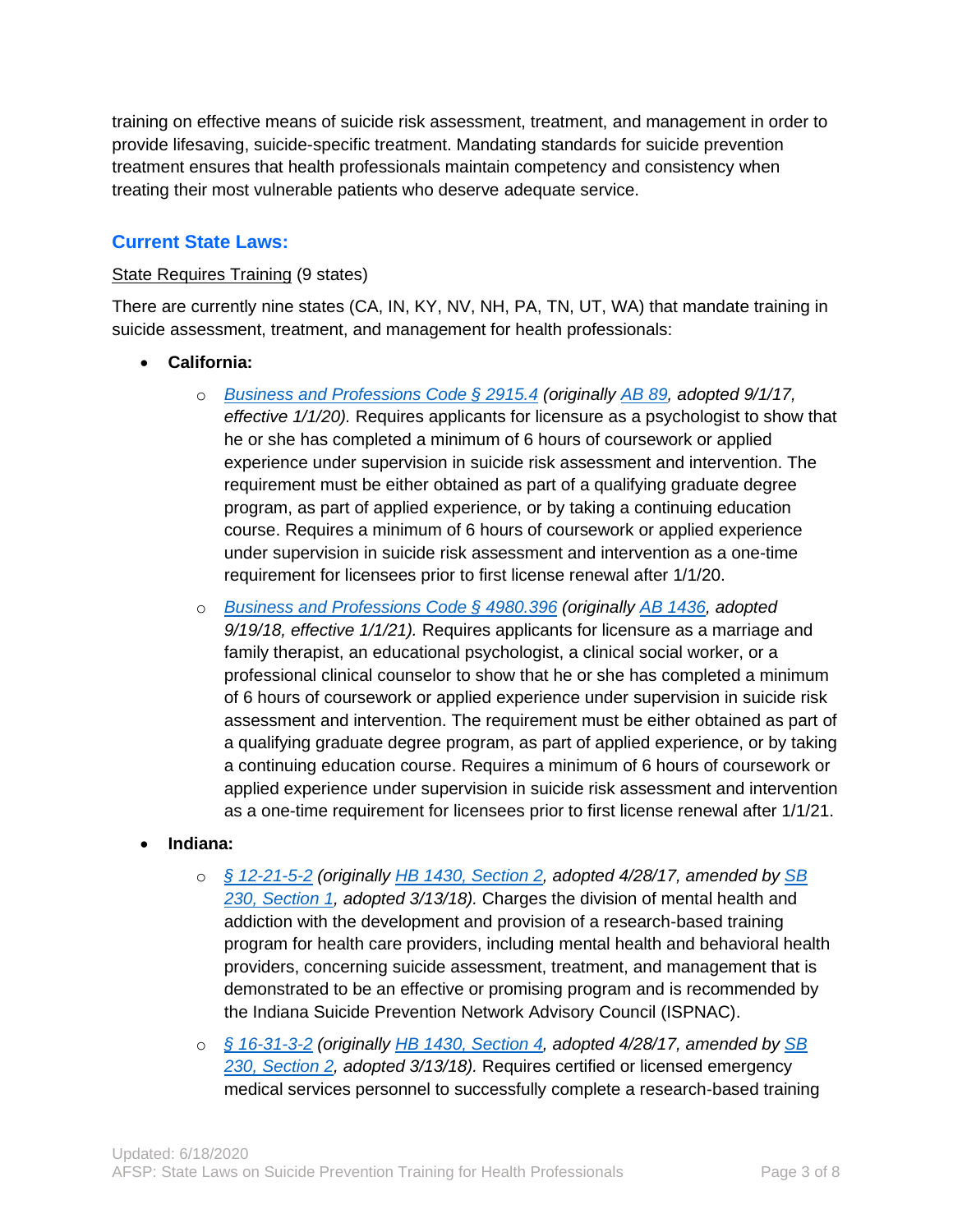program concerning suicide assessment, treatment, and management that is demonstrated to be an effective or promising program and is recommended by the Indiana Suicide Prevention Network Advisory Council.

- **Kentucky:** *[KRS Section 210.366](http://www.lrc.ky.gov/Statutes/statute.aspx?id=43260) (originally [SB 72,](http://www.lrc.ky.gov/record/13rs/sb72.htm) adopted 3/19/13).* Requires 3-6 hours of training at least once every 6 years for certified or licensed social workers, marriage and family therapists, professional counselors, pastoral counselors, alcohol and drug counselors, psychologists, and occupational therapists.
- **Nevada:** *[AB 93](https://www.leg.state.nv.us/Session/78th2015/Bills/AB/AB93_EN.pdf) (adopted 6/8/15).* Requires psychiatrists, psychologists, marriage and family therapists, clinical professional counselors, social workers, and clinical alcohol, drug and gambling counselors and detoxification technicians to receive instruction on suicide prevention and awareness as a condition to the renewal of their licenses or certificates beginning on July 1, 2016. Also requires the professional licensing boards for certain physicians and advance practice registered nurses to encourage their licensees to receive training concerning suicide prevention, detection, and intervention as a part of their continuing education.
- **New Hampshire:** *[RSA § 330-A:10](http://www.gencourt.state.nh.us/rsa/html/XXX/330-A/330-A-10.htm) (originally [SB 33,](http://www.gencourt.state.nh.us/legislation/2015/sb0033.html) adopted 5/7/15).* Requires that at least 3 hours of the required continuing education units for biennial license renewal for pastoral psychotherapists, clinical social workers, clinical mental health counselors, or marriage and family therapists be from a nationally recognized, evidence-based or best practices training organization in the area of suicide prevention, intervention, or postvention and how mental illness, substance use disorders, trauma, or interpersonal violence directly impacts risk for suicide.
- **Pennsylvania:** *63 P.S. §§ 1221 – 1225 (originally [HB 64,](http://www.legis.state.pa.us/cfdocs/legis/li/uconsCheck.cfm?yr=2016&sessInd=0&act=74) adopted 7/8/16).* Requires psychologists, social workers, marriage and family therapists, and professional counselors to receive at least one (1) hour of continuing education in suicide assessment, treatment, and management as a portion of the total continuing education required for license renewal. Titled the "Matt Adler Suicide Prevention Continuing Education Act."
- **Tennessee:** *[§ 63-1-125](https://advance.lexis.com/documentpage/?pdmfid=1000516&crid=c54338db-56dc-4f98-8fc0-fcac5524a8f7&nodeid=ACKAABAABAAZ&nodepath=%2FROOT%2FACK%2FACKAAB%2FACKAABAAB%2FACKAABAABAAZ&level=4&haschildren=&populated=false&title=63-1-125.+Kenneth+and+Madge+Tullis%2C+MD%2C+Suicide+Prevention+Training+Act.&config=025054JABlOTJjNmIyNi0wYjI0LTRjZGEtYWE5ZC0zNGFhOWNhMjFlNDgKAFBvZENhdGFsb2cDFQ14bX2GfyBTaI9WcPX5&pddocfullpath=%2Fshared%2Fdocument%2Fstatutes-legislation%2Furn%3AcontentItem%3A5NS0-4Y00-R03M-72FS-00008-00&ecomp=k5v8kkk&prid=a3ea4c82-e8ed-4a0a-b297-a611f7175716) (originally [SB 489,](http://publications.tnsosfiles.com/acts/110/pub/pc0396.pdf) adopted 5/19/17, amended by [SB 204,](http://www.capitol.tn.gov/Bills/111/Bill/SB0204.pdf) adopted 4/15/19).* Beginning 1/1/20, requires certified or licensed professional counselors, marital and family therapists, clinical pastoral therapists, social workers, alcohol and drug abuse counselors, and occupational therapists to receive at least 2 hours of training at least once every 4 years in suicide prevention, assessment and screening, treatment, management, and postvention. Training must count toward any applicable continuing education requirements for the profession. Requires the department of mental health and substance abuse services to create a model list of training programs. Titled the "Kenneth and Madge Tullis, MD, Suicide Prevention Training Act."
- **Utah:** *[HB 209](http://le.utah.gov/~2015/bills/static/HB0209.html#58-40-302) (adopted 3/23/15).* Requires at least 2 hours of training in suicide prevention as a condition of licensure for recreational therapists *[\(§ 58-40-302\)](https://le.utah.gov/xcode/Title58/Chapter40/58-40-S302.html?v=C58-40-S302_2015051220150512),* social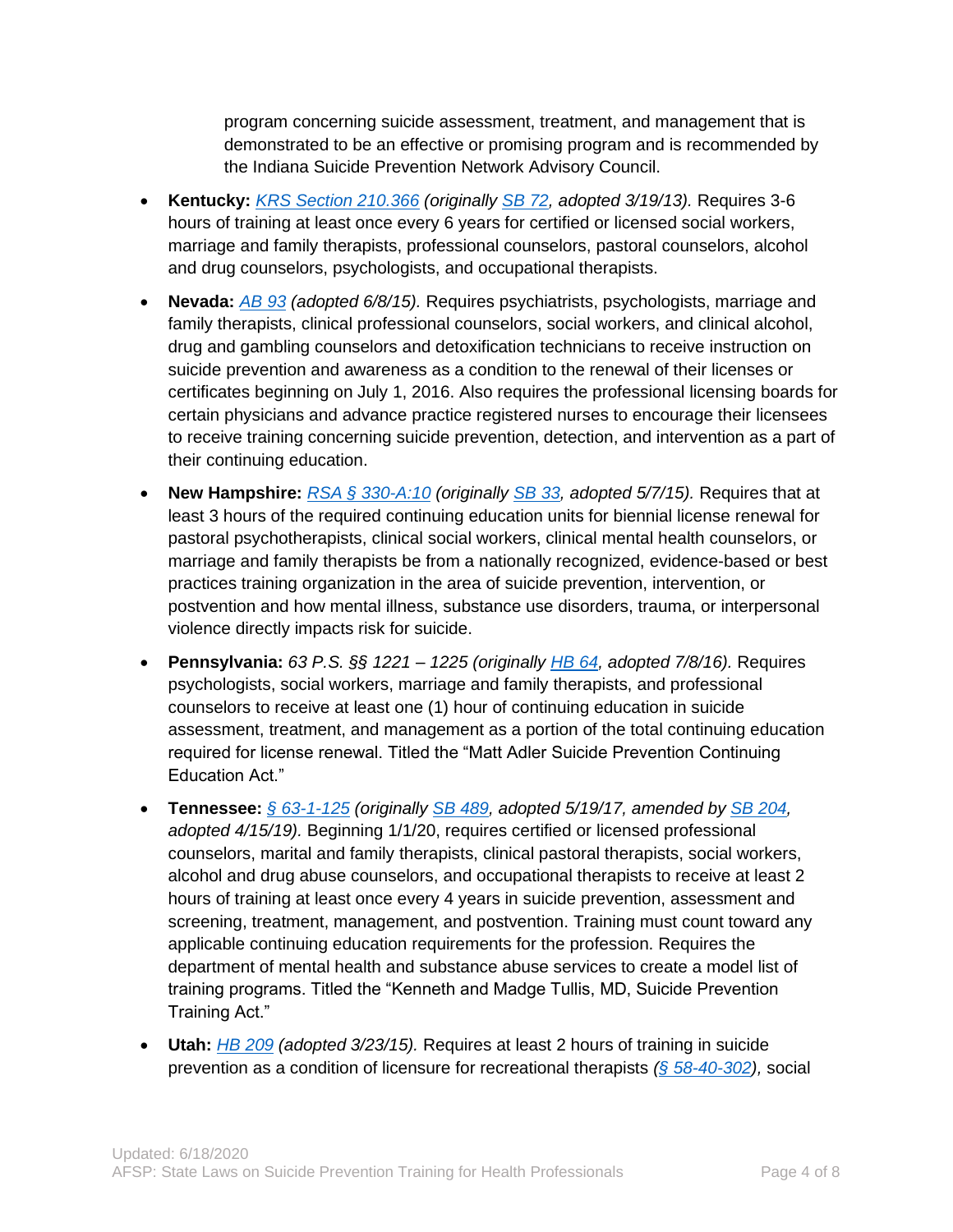workers *[\(§ 58-60-205\)](https://le.utah.gov/xcode/Title58/Chapter60/58-60-S205.html?v=C58-60-S205_2019051420190514),* marriage and family therapists *[\(§ 58-60-305\)](https://le.utah.gov/xcode/Title58/Chapter60/58-60-S305.html?v=C58-60-S305_2019051420190514),* clinical mental health counselors *[\(§ 58-60-405\)](https://le.utah.gov/xcode/Title58/Chapter60/58-60-S405.html?v=C58-60-S405_2015051220150512),* and substance use disorder counselors *[\(§ 58-60-506\)](https://le.utah.gov/xcode/Title58/Chapter60/58-60-S506.html?v=C58-60-S506_2015051220150512).*

• **Washington:** *[RCW 43.70.442](http://app.leg.wa.gov/rcw/default.aspx?cite=43.70.442) (originally adopted into law 3/29/12 [\[HB 2366\]](http://apps.leg.wa.gov/documents/billdocs/2011-12/Pdf/Bills/Session%20Laws/House/2366-S.SL.pdf), was amended in 2013 [\[HB 1376\]](http://apps.leg.wa.gov/documents/billdocs/2013-14/Pdf/Bills/Session%20Laws/House/1376-S.SL.pdf), in 2014 [\[HB 2315\]](http://apps.leg.wa.gov/documents/billdocs/2013-14/Pdf/Bills/Session%20Laws/House/2315-S.SL.pdf), in 2015 [\[HB 1424\]](http://lawfilesext.leg.wa.gov/biennium/2015-16/Pdf/Bills/Session%20Laws/House/1424-S.SL.pdf), in 2016 [\[HB 2793\]](http://lawfilesext.leg.wa.gov/biennium/2015-16/Pdf/Bills/Session%20Laws/House/2793-S2.SL.pdf), in 2017 [\[HB 1612\]](http://lawfilesext.leg.wa.gov/biennium/2017-18/Pdf/Bills/Session%20Laws/House/1612-S2.SL.pdf), and in 2020 [\[HB 2411\]](http://lawfilesext.leg.wa.gov/biennium/2019-20/Htm/Bills/Session%20Laws/House/2411-S.SL.htm)).* Requires 3-6 hours of training at least once every 6 years for certified or licensed advisers, counselors, chemical dependency professionals, marriage and family therapists, mental health counselors, occupational therapy practitioners, psychologists, advanced social workers, independent clinical social workers, and social worker associates; the second training must either be an advanced training that is focused on suicide management, suicide care protocols, or effective treatments, or a training in a treatment modality shown to be effective in working with people who are suicidal, including dialectical behavior therapy, collaborative assessment and management of suicide risk, or cognitive behavior therapy. Requires a one-time training 3-6 hours in length for licensed chiropractors, naturopaths, licensed practical nurses, registered nurses, advanced registered nurse practitioners, osteopathic physicians, osteopathic physician assistants, physical therapists, physical therapist assistants, physicians, physician assistants, pharmacists, dentists, dental hygienists, optometrists, and acupuncture and Eastern medicine practitioners. Titled the "Matt Adler Suicide Assessment, Treatment, and Management Training Act of 2012."

#### State Encourages Training (4 states)

There are currently four states (IL, LA, MT, OR) that encourage training in suicide assessment, treatment, and management for health professionals:

- **Illinois:** *[410 ILCS 53/30.](http://www.ilga.gov/legislation/ilcs/fulltext.asp?DocName=041000530K30)* Encourages the Director of Public Health to ensure that pilot suicide prevention programs include health provider and physician training and consultation about high-risk cases.
- **Louisiana:** [R.S. 37:24 through 27](http://legis.la.gov/legis/Law.aspx?d=919631) (originally [SB 539,](http://www.legis.la.gov/legis/ViewDocument.aspx?d=913777) adopted 6/9/14). Requires the Louisiana Department of Health and Hospitals to offer certified, licensed or registered mental health counselors, social workers, psychiatrists, medical psychologists, nurses, physicians' assistants, and addiction counselors access to an online list of training programs in suicide assessment, intervention, treatment, and management. These training hours can be counted towards continuing education or continuing competency requirements for professionals.
- **Montana:** [MCA 53-21-1101.](http://leg.mt.gov/bills/mca/53/21/53-21-1101.htm) Requires the state suicide prevention officer to direct a statewide program that includes training for medical professionals and social service providers (among others) on recognizing the early warning signs of suicidality, depression, and other mental illnesses.
- **Oregon:** ORS § 676.860 (originally [SB 48,](https://olis.leg.state.or.us/liz/2017R1/Downloads/MeasureDocument/SB48) adopted 6/29/17). Requires boards who license clinical social workers, marriage and family therapists, professional counselors, psychologists, occupational therapists, regulated social workers, school counselors,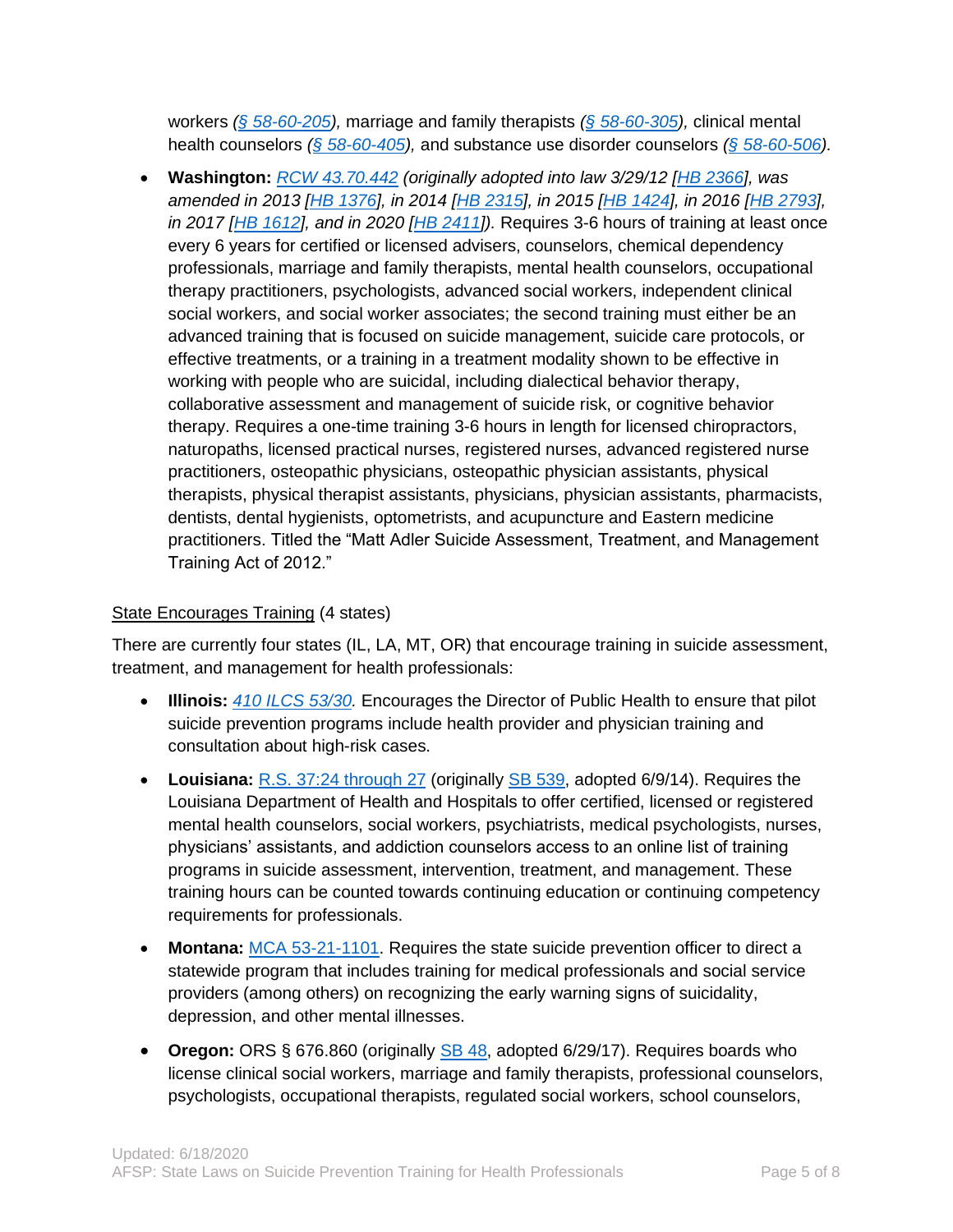certified registered nurse anesthetists, chiropractic physicians, clinical nurse specialists, naturopathic physicians, nurse practitioners, physicians, physician assistants, physical therapists, and physical therapist assistants to, in collaboration with the Oregon Health Authority, adopt rules to require their licensees to report completion of any continuing education regarding suicide assessment, treatment, and management. Those boards are also required to document the number of licensees who complete the continuing education, the counties in which those licensees practice, the percentage of all licensees who complete the continuing education, and contact information for those licensees willing to share it. Said documentation must be reported to the authority and the interim committees of the Legislative Assembly related to health care on or before March 1 of each even-numbered year (biennially). The authority may use this information to develop continuing education opportunities and to facilitate improvements in suicide risk assessment, treatment, and management efforts in the state. The Oregon Health Authority must also develop a list of continuing education opportunities and make said list available to each board.

**Advocacy Efforts:** The American Foundation for Suicide Prevention (AFSP) recognizes that the training of health professionals in suicide assessment, treatment, and management is a crucial step toward reducing the rate of suicide among people in the U.S., and has therefore made mandated suicide prevention training for these key gatekeepers a public policy priority. Currently, AFSP is focused on supporting state-level legislation and regulatory efforts in order to reach the end goal for all 50 states to require such training for health professionals.

AFSP's Public Policy Team in Washington, DC [\(advocacy@afsp.org\)](mailto:advocacy@afsp.org) maintains connections with legislators and stakeholders in many of the states that have adopted health professional training laws, and can connect interested legislators and stakeholders to those individuals upon request.

## **Training Resources:**

- The American Foundation for Suicide Prevention has partnered with [SafeSide](https://www.safesideprevention.com/) to increase the number of primary care professionals trained in suicide assessment, treatment, and management. Contact your [local AFSP Chapter](https://afsp.org/find-a-local-chapter/) to learn more about bringing this training to healthcare practices in your community.
	- o [SafeSide Primary CARE training](https://www.safesideprevention.com/programs/primary-care) is a group video-based training that provides a framework for responding to suicide concerns within the time and resource constraints of primary care.
- The National Action Alliance for Suicide Prevention released a report in 2014 called *[Suicide Prevention and the Clinical Workforce: Guidelines for Training](http://actionallianceforsuicideprevention.org/sites/actionallianceforsuicideprevention.org/files/Guidelines.pdf)* that can serve as a guide for the development of training programs for health professionals.
- The Suicide Prevention Resource Center (SPRC) offers a training workshop entitled *Assessing and Managing Suicide Risk: Core Competencies for Mental Health Professionals (AMSR).* Visit <http://www.sprc.org/training-institute/amsr> to learn more.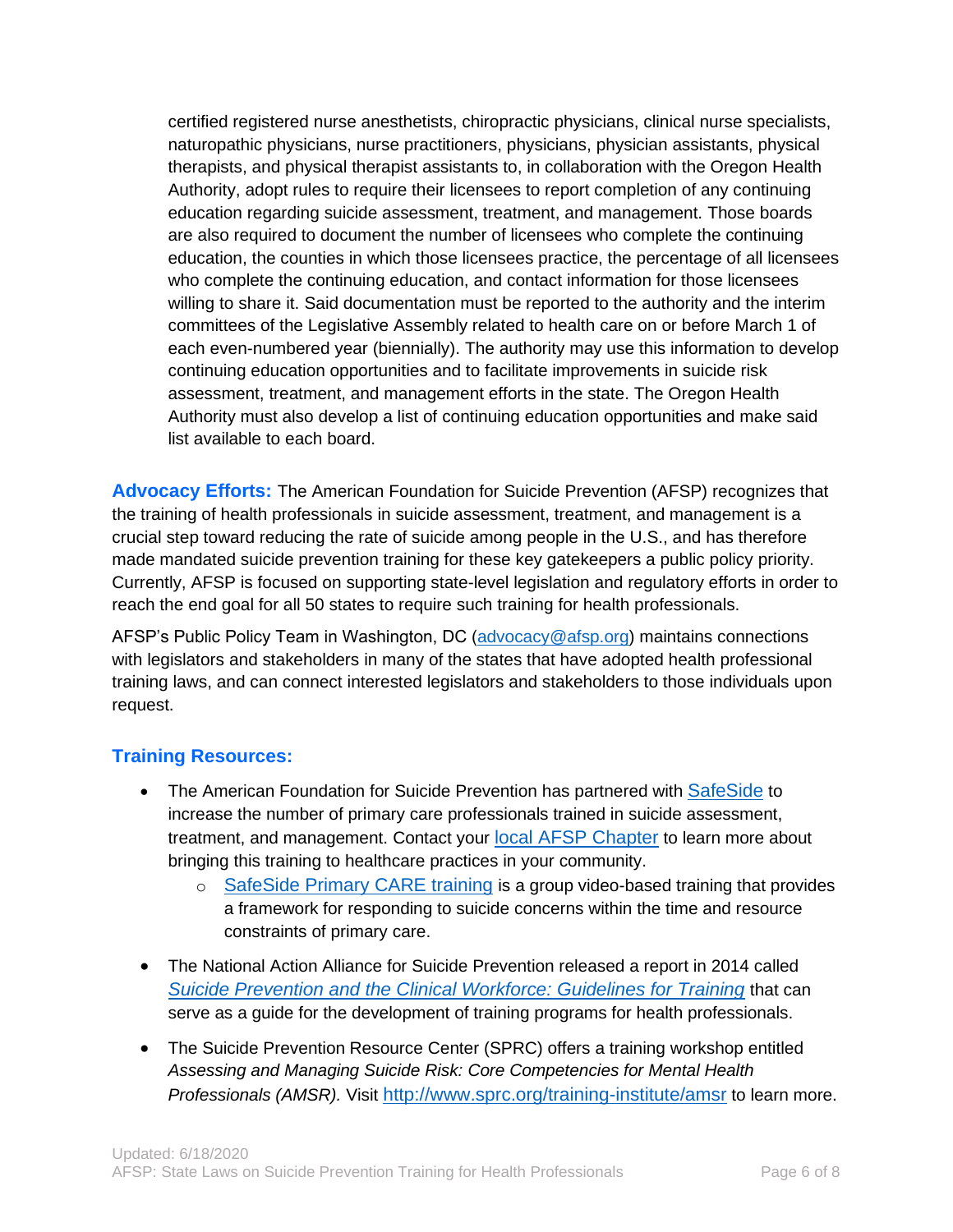- The American Association of Suicidology (AAS) offers several programs for health professionals; visit [www.suicidology.org](http://www.suicidology.org/) to learn more:
	- o *Recognizing & Responding to Suicide Risk: Essential Skills for Clinicians*
	- o *Recognizing & Responding to Suicide Risk: Essential Skills in Primary Care*
	- o *Recognizing & Responding to Suicide Risk for Correctional Facility Clinicians*

**Clinical Interventions:** The following suicide specific interventions have demonstrated reductions in patient suicide risk; training resources and literature are available for clinicians at the following links:

- [Dialectic Behavior Therapy](http://behavioraltech.org/index.cfm) **DBT** (Linehan)
- [Cognitive Behavioral Therapy for Suicidal Patients](http://www.apa.org/pubs/books/4317169.aspx?tab=2) **CBT-SP** (Beck, Brown)
- [Collaborative Assessment and Management of Suicidality](http://cams-care.com/) **CAMS** (Jobes, Comtois)
- [Attachment Based Family Therapy](http://cams-care.com/) **ABFT (**Diamond)
- [Safety Planning Intervention](http://www.sprc.org/library_resources/items/safety-planning-guide-quick-guide-clinicians) **SPI** (Stanley, Brown)

### **Online & Print Resources:**

- [Now Matters Now](http://www.nowmattersnow.org/) online DBT skills for individuals struggling with suicidal thoughts (Whiteside)
- [Is Your Patient Suicidal?](http://www.sprc.org/sites/sprc.org/files/library/ER_SuicideRiskPosterVert2.pdf) Poster (SPRC)
- [Guide for ED Evaluation and Triage](http://www.sprc.org/sites/sprc.org/files/library/ER_SuicideRiskGuide8.pdf) (SPRC)

**References:** The following resources were consulted for statistics and background information for this overview:

- Abed Faghri, N. M., Boisvert, C. M., & Faghri, S. (2010). Understanding the expanding role of primary care physicians (PCPs) to primary psychiatric care physicians (PPCPs): Enhancing the assessment and treatment of psychiatric conditions. *Mental Health in Family Medicine*, 7(1), 17–25.
- American Academy of Family Physicians. (2011). Mental health care services by family physicians (position paper). Retrieved October 22, 2015 from [http://www.aafp.org/about/](http://www.aafp.org/about/policies/all/mental-services.html) policies/all [/mental-services.html.](http://www.aafp.org/about/policies/all/mental-services.html)
- Anderson, L.E., Chen, M.L., Perrin, J.M., & Van Cleave, J. (2015). Outpatient visits and medication prescribing for US children with mental health conditions. Pediatrics,136(5), 1178-1185.
- Centers for Disease Control and Prevention, National Center for Injury Prevention and Control, Office of Statistics and Programming. WISQARS Fatal Injury Data (2017). Retrieved May 19, 2019.
- Dexter-Mazza, E., & Freeman, K. (2003). Graduate training and the treatment of suicidal clients: The students' perspective. Suicide and Life-Threatening Behavior, 33(2), 211-218.
- Jobes, D.A. and Bowers, M.E. (2015). Treating suicidal risk in a post-healthcare reform era.